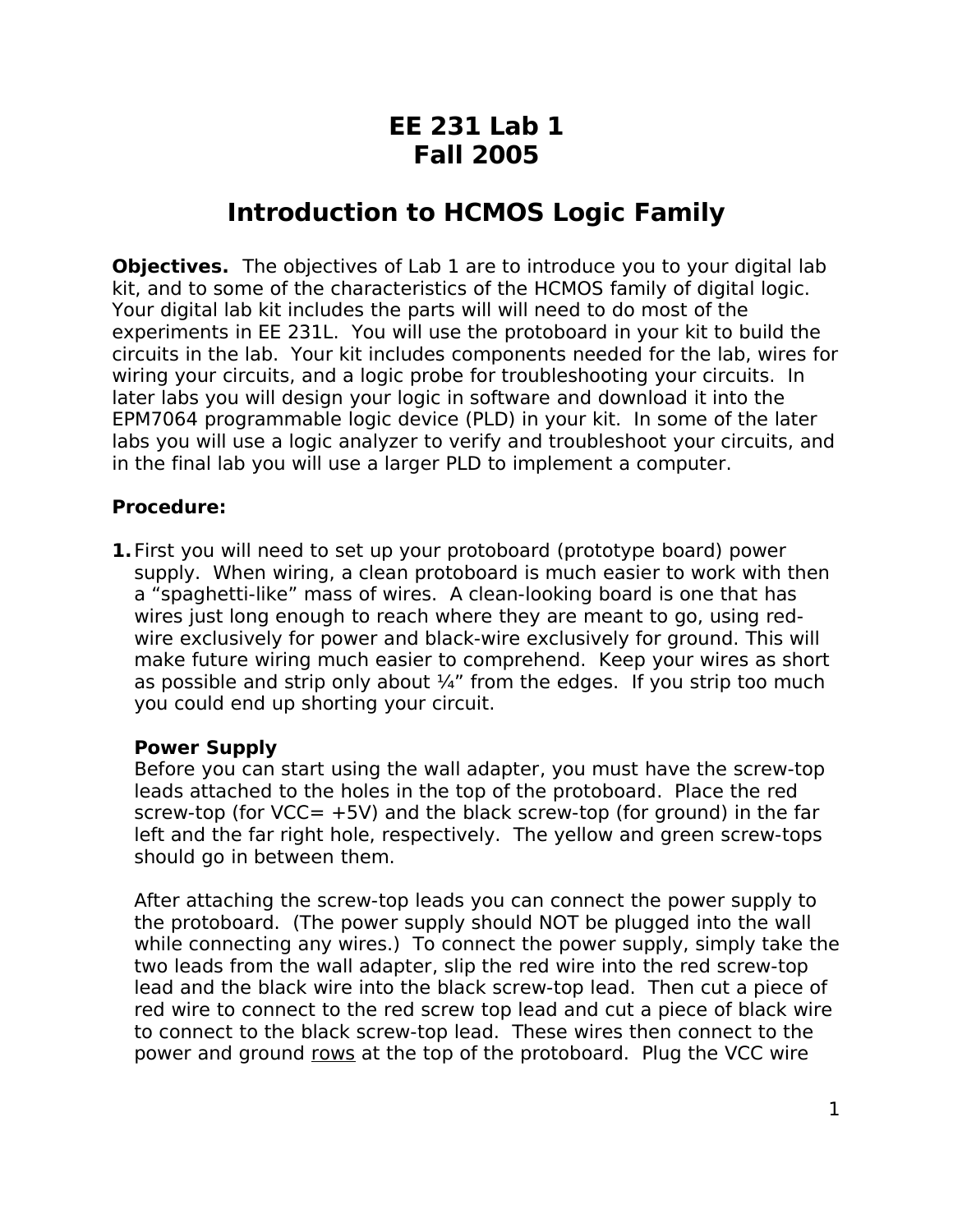into the red row with a "+" on it, and the GND wire into the blue row with a "-".

Next connect power and ground to the four corresponding columns of the protoboard. Simply use wires to jump down from the top rows to connect the columns. To make sure you have power to your board, wire an LED in series with a 1KΩ resistor from VCC to GND in the upper left hand corner of the protoboard. Current can only pass in one direction through and LED, so if it doesn't light up the first time, the LED may just be placed in backwards.

**2.**Put a 74HC02 IC in your breadboard. Look in the data book to determine the correct pinout and pin assignments (Make sure **power is off** while connecting wires and components). Remember to connect the 74HC02 to  $V_{\rm cc}$  and to ground at the appropriate pin numbers.

Complete the truth table shown below (Fig 1) by connecting two of the input pins of the 74HC02 to  $V_{cc}$  and ground in all combinations. Record the input voltages ( $V_A$  and  $V_B$ ), and the output voltage ( $V_Y$ ) using a voltmeter. You should also do the same measurements using a logic probe, and record the color of the logic probe for each input combination.

Before beginning measurements answer the following questions:

Which pins will you use as input? Which pin for output? Can other combinations of pins be used?

| Logic<br>Level<br>Input | $V_A$ (in<br>volts) | Logic<br>Probe<br>Color | Logic<br>Level<br>Input | $V_B$ (in<br>volts) | Logic<br>Probe<br>Color | Logic<br>Level<br>Output | $V_Y$ (in<br>volts) | Logic<br>Probe<br>Color |
|-------------------------|---------------------|-------------------------|-------------------------|---------------------|-------------------------|--------------------------|---------------------|-------------------------|
| $\boldsymbol{A}$        |                     |                         | $\boldsymbol{B}$        |                     |                         | Y                        |                     |                         |
|                         |                     |                         |                         |                     |                         |                          |                     |                         |
|                         |                     |                         | Н                       |                     |                         |                          |                     |                         |
| Η                       |                     |                         |                         |                     |                         |                          |                     |                         |
| Н                       |                     |                         | Н                       |                     |                         |                          |                     |                         |

**Figure 1**: Truth Table for NOR Gate

Do your results make sense?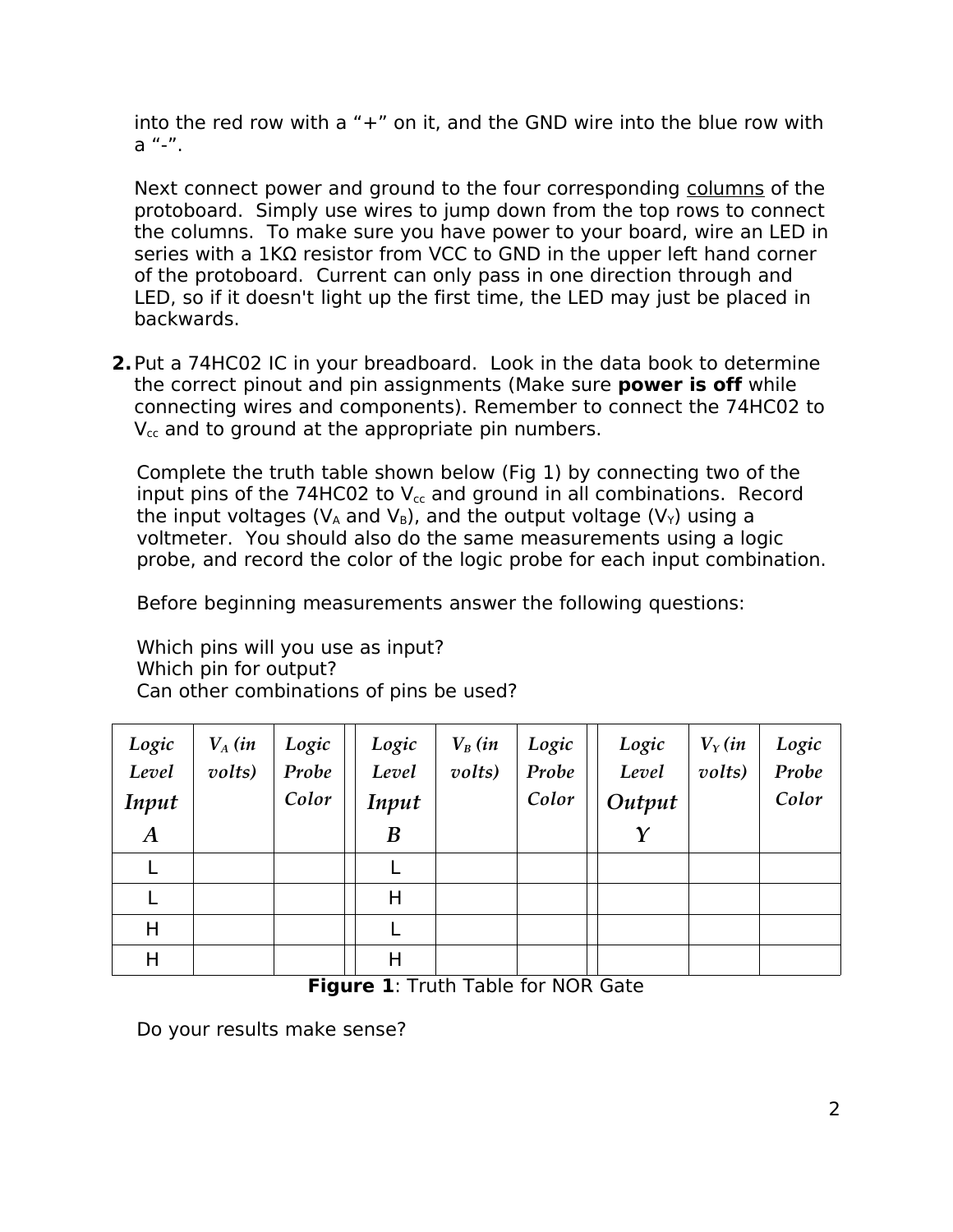**3.** Provide no input to A and B (disconnect all wires except those of  $V_{cc}$  and ground).

Using the voltmeter, measure the voltage at the inputs A and B:

 $V_A =$  $V_{\rm B} =$ Measure the output voltage:  $V_Y =$ 

Measure the same quantities using the logic probe. Do these results make sense? Does the Boolean logic make sense? Discuss any results you find and compare the results found with the voltmeter to those found with the logic probe. What are some advantages and disadvantages of using voltmeters vs. logic probes for digital measurements?

Determine the circuit response as  $V_{in}$  is varied.

**4**. Insert a 10 kilohm potentiometer into your breadboard.





Connect input A to the wiper (middle pin) of the 10 kilohm pot. This will generate a variable voltage between 0 and  $V_{cc}$  at input A. What should input B be connected to in order to obtain a meaningful output?

With A and B connected appropriately, use the voltmeter to measure  $V_Y$  as a function of  $V_{A}$ . Make the measurements closely spaced in the region where  $V<sub>Y</sub>$  changes logic levels. Sketch the results in your lab book.

Now reverse the connections to input A and B (connect the wiper to input B). Repeat measurements.